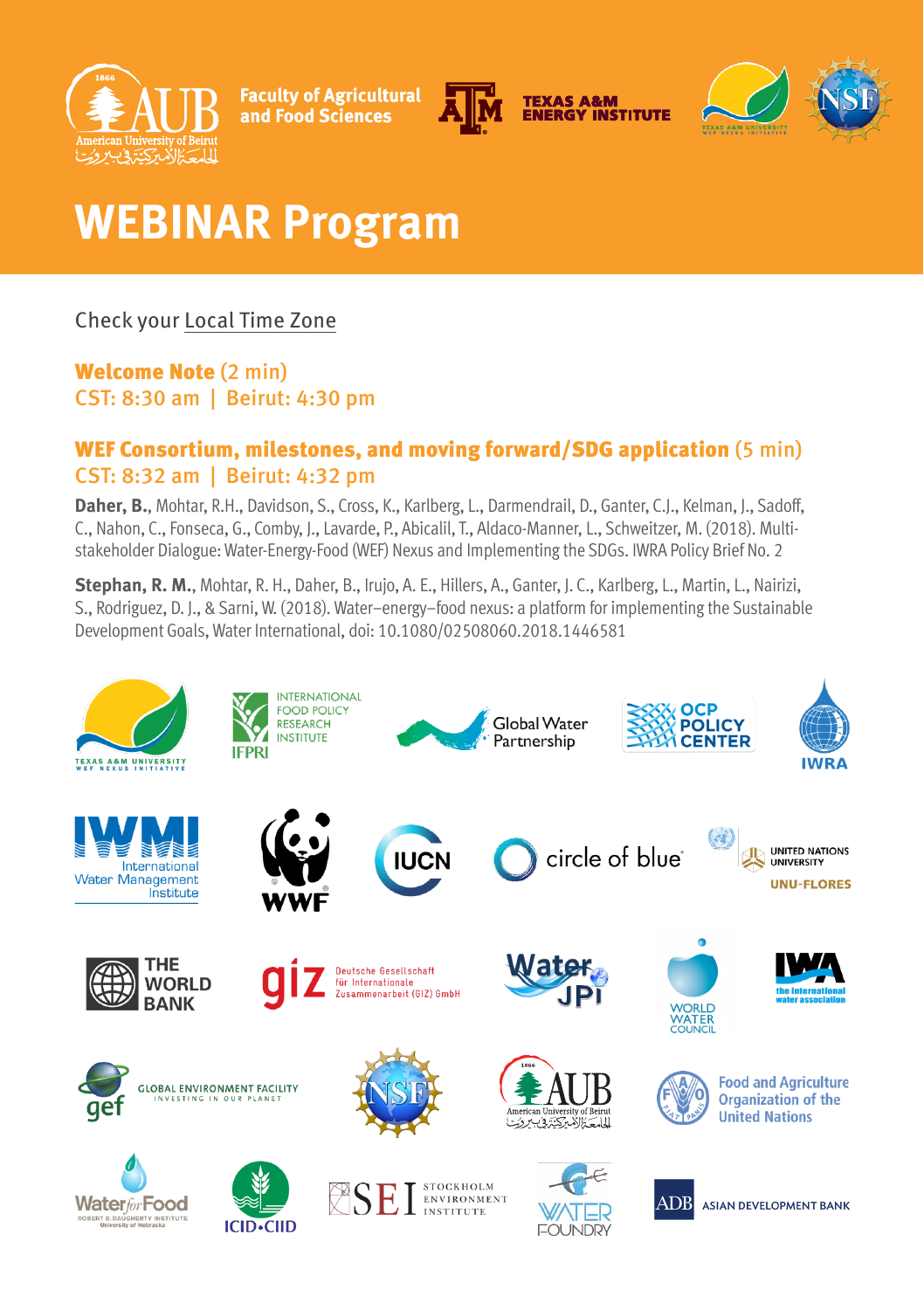## Science of the Total Environment Articles (80 min)

## Introduction (5 min) CST: 8:37 am | Beirut: 4:37 pm

**Mohtar, R. H.**, & Daher, B. (2019). Lessons learned: Creating an interdisciplinary team and using a nexus approach to address a resource hotspot. Science of the Total Environment, 650, 105-110. doi:10.1016/j. scitotenv.2018.08.406



### Modeling (10 min) CST: 8:42 am | Beirut: 4:42 pm

**Dargin, J.**, Daher, B., and Mohtar, R. H. (2019). Complexity versus simplicity in water energy food nexus (WEF) assessment tools. Science of the Total Environment, 650, 1566-1575. doi:10.1016/j.scitotenv.2018.09.080

#### **Q/A**

## Trade-Off Analysis (20 min) CST: 8:52 am | Beirut: 4:52 pm

**Daher, B.**, Lee, S., Kaushik, V., Blake, J., Shafiezadeh, H., Askariyeh, M., Zamaripa, S., Mohtar, R.H. (2018). Towards bridging the water gap in Texas: A Water-Energy-Food Nexus Approach. Science of the Total Environment; https://doi.org/10.1016/j.scitotenv.2018.07.398

**Mohtar, R. H.**, Shafiezadeh, H., Blake, J., & Daher, B. (2019). Economic, social, and environmental evaluation of energy development in the Eagle Ford shale play. Science of The Total Environment,646, 1601-1614. doi:10.1016/j. scitotenv.2018.07.202

**Kulat, M.**, Mohtar, R.H., Oliviera, F. (In Review). Guiding Water Resources Planning Using the Holistic Water-Energy-Food Nexus Approach: Case of Matagorda County, Texas

**Q/A** 

## Water And Energy (15 min) CST: 9:12 am | Beirut: 5:12 pm

**Bhojwani, S.**, Topolski, K., Mukherjee, R., Sengupta, D., El-Halwagi, M.M. (In Review). Technology review and data analysis for cost assessment of water treatment systems. Science of the Total Environment Elsevier.